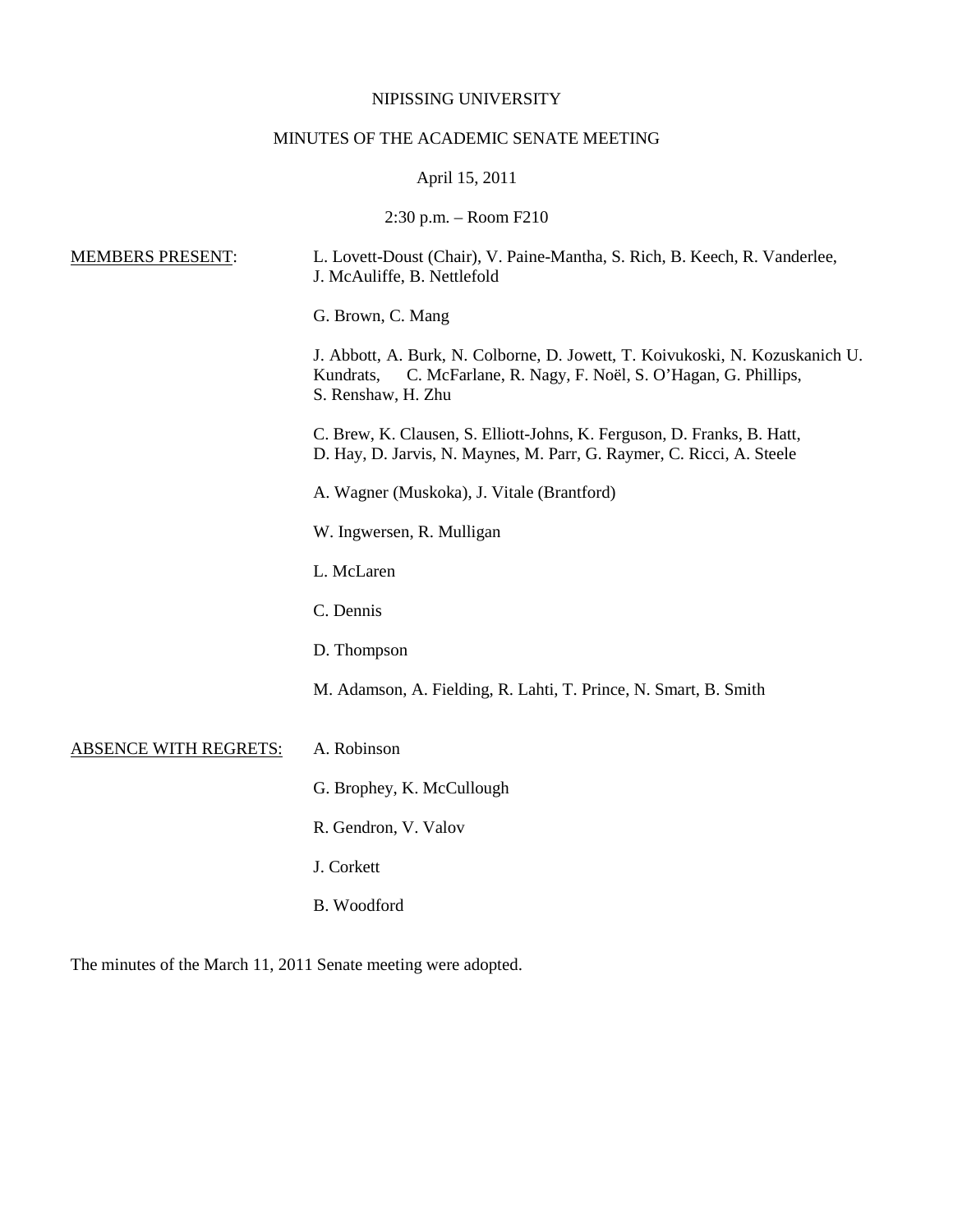# BUSINESS ARISING FROM THE MINUTES

Senator Dennis, Board of Governor's representative to Senate, read the following report which is a compilation of input from himself, Peter Gavan, Chair of the Board of Governors and the Office of the President.

*"My name is Colin Dennis and I am a member of the Board of Governors and serve, along with Brent Woodford, as the two Board representatives on Senate. I would like to present a Summary Statement to the motion of noconfidence made during Question Period at the last Senate meeting of March 11.* 

*This summary statement represents a thorough account of the events and issues related to the Senate motion and it will take me a few minutes to read in its entirety.* 

*The Speaker of Senate, Dr. Blaine Hatt, reminded senators that the vote had no authority and was symbolic in nature. Senate By-laws have no reference to a 'no confidence vote'. Both Nipissing's Senate and Board of Governors follow Robert's Rules of Order for general rules of procedure at meetings. Robert's Rules of Order contains no reference to a 'no confidence vote.' Such a vote occurs in parliamentary environments where there is a government and an opposition. That is not the intended design of Senate where faculty members make up the majority of participants.*

*It is a fact that no Chair, Dean or VPAR raised with the President the concerns that were cited in the Senate meeting. The genesis of the March 11th Senate motion, bypassed several administrative officers and appeared to circumvent the authority and responsibility of Chairs, Deans and the Vice-President Academic and Research. The Board Executive Committee met on March 14<sup>th</sup>. An in camera session was added to the Agenda; the Board Chair requested that only voting members of the Board Executive Committee remain present. It was noted that Nipissing University has a bicameral system of governance and there are specific roles and*  responsibilities of the Senate and Board, as defined by Bylaws and the Nipissing University Act. Moreover, the *Nipissing Act is abundantly clear about the relationships among the Board, Senate and President. The purview of the Board Executive is clearly defined in the Nipissing Act. The President has authority for administrative decisions. Only the Board has jurisdiction with regard to its one employee, the President. The Board Executive Committee members expressed their strong support of the President and the strategic direction of her leadership of Nipissing University.* 

*The Chancellor and President held a press conference on Monday, March 14 and issued a press release. Reference was made to Section #3 of the Nipissing University Act that states, "the objectives of the university are the pursuit of learning through scholarship, teaching and research within a spirit of free inquiry and expression." Faculty members have many avenues for expressing concerns or opinions, in particular through their Chairs, Deans, and the Vice- President Academic and Research. No such concerns were transmitted to the President in advance of the Senate motion. Nipissing's Board of Governors has a formal process for the Annual Review of the President, which is conducted each year in April. This provides opportunity for the NU community, through their Board representatives, to provide input and feedback.* 

*A letter signed by Senators Noel, Phillips and Renshaw, was sent to the Board Chair on March 15 requesting that the no confidence motion be communicated to the Board of Governors. In his response to the three senators, on March 15, the Board Chair communicated in writing that the letter would be placed on the Agenda of the next Executive Committee meeting to be held on March 28.* 

*The letter was discussed by the Board Executive Committee members. The Board Chair stated that he would prepare a letter of response to the three senators encouraging them to engage in open communication with the Department Chairs, Deans, Vice-President Academic and Research and the President on any issues they deem important. This letter was issued on March 29<sup>th</sup>.*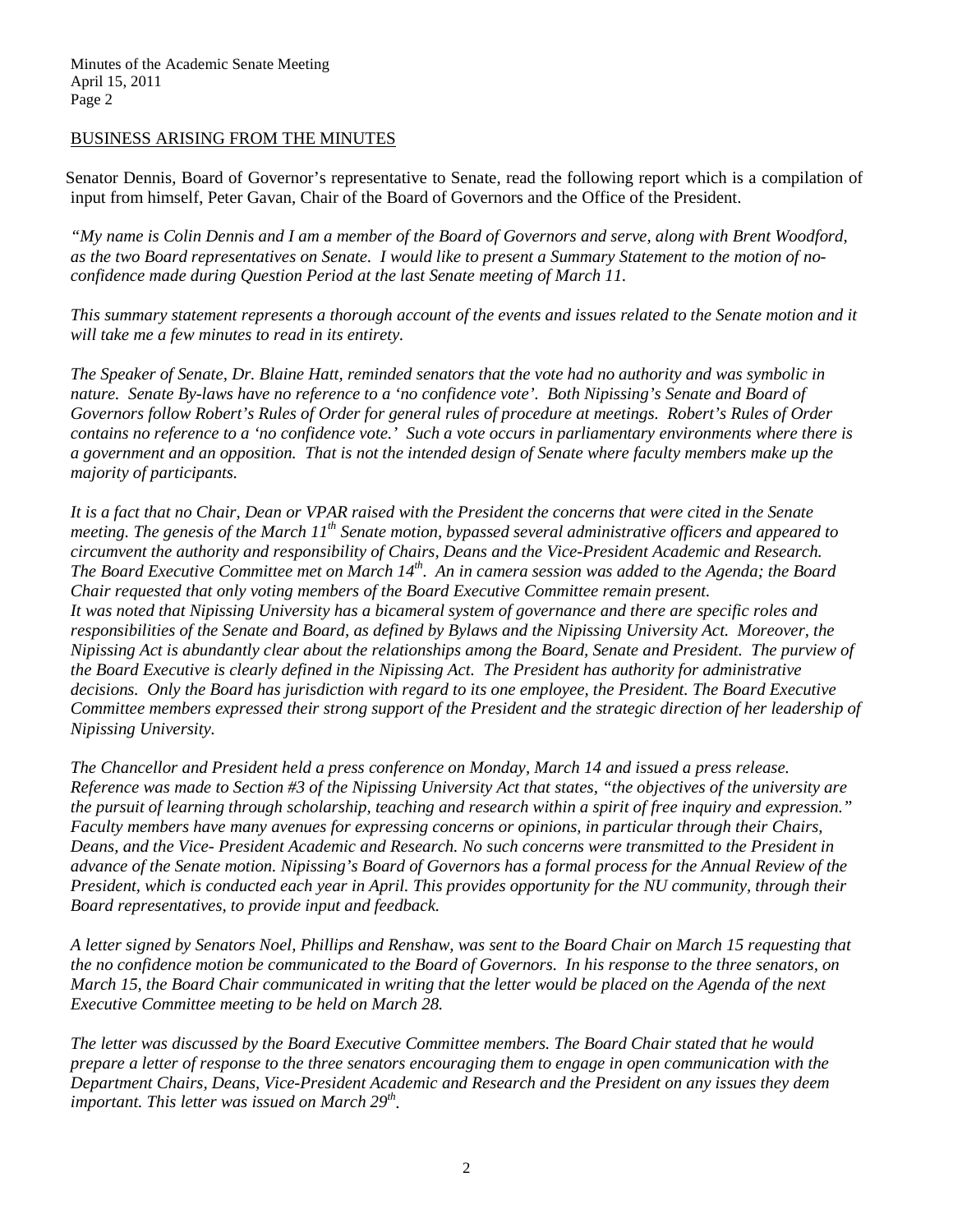*The three senators attended the April*  $7<sup>th</sup>$  *Board meeting (Open Session) as guests. Receipt of their letter was acknowledged under Correspondence and it was referred to the Closed Session of the Agenda for discussion. The Board Chair noted that Dr. Phillips had hand-delivered another letter to him at the start of the Board meeting intending that it be included on the Agenda. The Board Chair explained that this would not be possible since Agenda items must be received by the Board Executive Committee well in advance of the Board meeting.* 

*As an outcome of the discussions in Closed Session at the April 7th Board meeting, a meeting was scheduled with the three senators, the President and the Board Chair for Monday, April 11 at 1:00 p.m. This was communicated to the three senators, via a formal letter, which was preceded by both an email and voice mail message from the Board Secretary indicating that the letter would be placed in their respective mailboxes on Friday afternoon.*

*On Sunday afternoon, one of the three senators sent an email to the Board Chair indicating that they were perplexed by the lack of an agenda for the meeting and seeking clarification as to whether they were the appropriate individuals to be present. The Board Chair again extended the invitation for the senators to attend the planned meeting. On Monday morning, two additional emails (8:15 and 9:30 a.m.) were sent to the Board Chair expressing hesitation and reluctance; again the response was to meet, as scheduled, to continue to work towards a positive resolution. Dr. Noel and Dr. Phillips met with the President and Board Chair on Monday, April 11.*

*The Board of Governors is concerned that the substance of the no-confidence motion is based on false information, a misunderstanding of the role of Senate in decision-making and reckless disregard for the possible consequences of this public attack.* 

*At this time, I am pleased to present the facts in response to the specific points raised in the motion:*

*1. "President has presided over a system which seriously jeopardizes the future viability of the institution." The Board members are aware that the President's efforts over the past 19 months have been focused on improving the strategic position of Nipissing University. This has, in part, been done through fostering development of an innovative strategic planning process that engaged hundreds of individuals in the university community. A large number of Strategic Objectives were identified, and Action Planning Teams are already well underway, addressing almost half of the identified objectives so far. Their action plans will assign duties and timelines to achieve each strategic outcome; will be reviewed and put into action; indeed some of the stated Strategic Outcomes have already been achieved.*

*While Maclean's magazine is not the ultimate arbiter of university quality, according to its annual review, Nipissing ranks nationally near the bottom of the small, primarily undergraduate universities. Nipissing has room for improvement. The President has been encouraging the academic leadership (VPAR, Deans, academic directors and faculty) to develop new programming that addresses the interests of students, and diversifies the academic portfolio, and new initiatives in research.* 

*While the long-standing core of Education has now been reinforced through the Schulich benefaction, it is important for Nipissing to develop beyond the current emphasis on K-12 teacher education through enhanced undergraduate programming, graduate study and research so that the university can attract and retain faculty who wish to engage in both teaching and research mentoring as teacher/scholars, as identified in the Strategic Plan.*

*This encouragement of academic initiatives has been successful. There are several new programs available or in development at Nipissing including several options in Science and Technology, a major in Political Science, first steps on a Social Work program, new degree completion programs for practical nurses and business students holding college diplomas, progress on a major in Natural Resources, a Master's in Environmental Science/Environmental Studies, and Nipissing's first doctoral program, in Education, which will receive external review in a couple of weeks. More faculty members are developing grant proposals and securing funds to support their students, and Research Office support for developing grant proposals is being enhanced. Nipissing now has*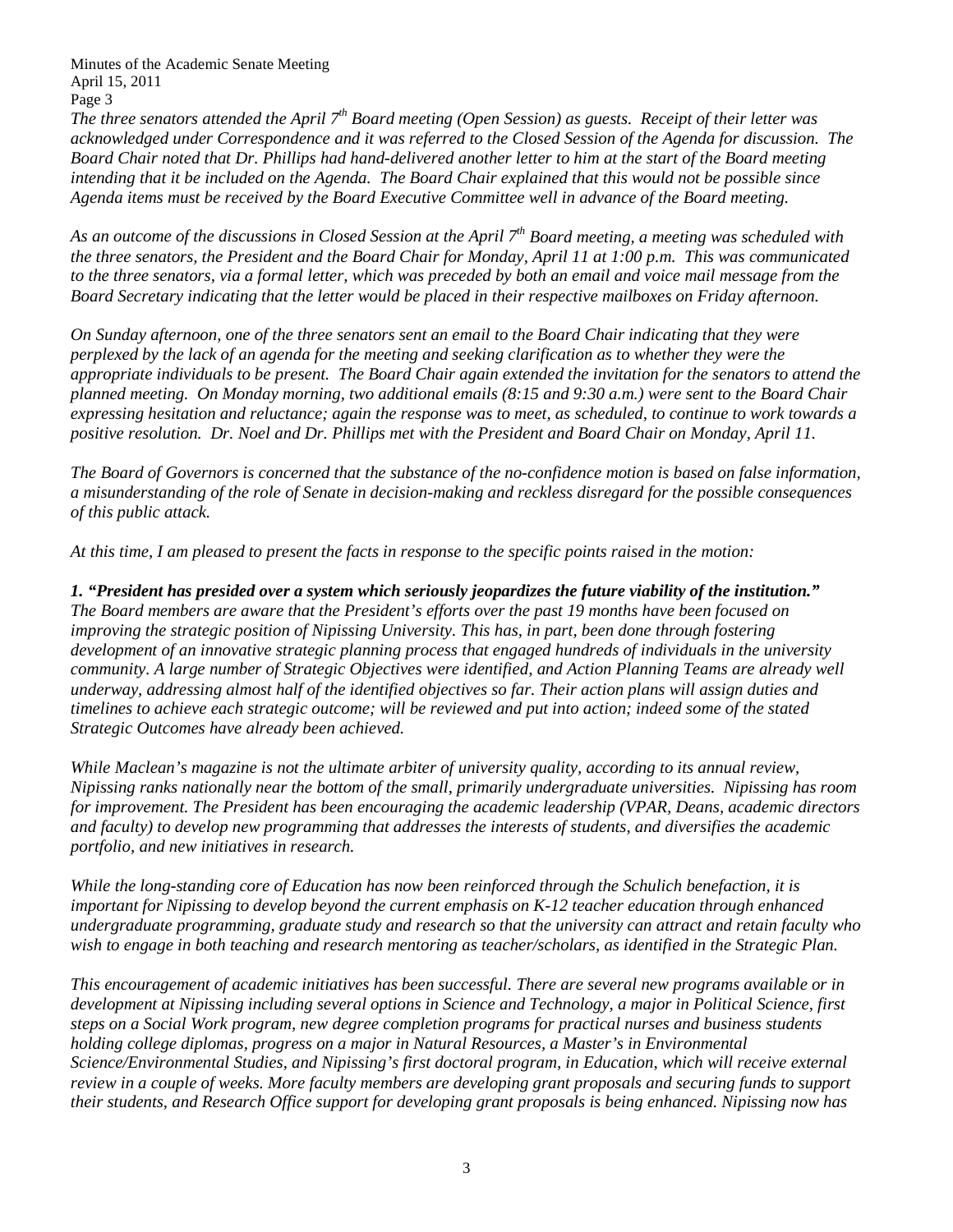Minutes of the Academic Senate Meeting April 15, 2011 Page 4 *representatives of government and industry on campus to connect with researchers and build opportunities for research collaborations.* 

# *2. A "blatant disrespect" for Senate*

*The President is the Chair of Senate. The President attends Senate as a voting member. The President has served on the Senate of five institutions in a variety of capacities, and holds Senate and its role in high regard. At Nipissing the representative Senate has been in place for three years. Each year, significant changes have been made to its bylaws as policies are tested in practice and as Senators identify areas that require improvement. A work-in-progress, Nipissing's Senate continues to evolve, and become more effective in shaping the academic agenda.* 

*Senate Executive is the oversight committee of Senate that sets the agenda for Senate meetings; it has responsibility to determine if materials are ready for Senate. Where language in a subcommittee report is confusing or inaccurate, it has been the practice of members of Senate Executive to raise and discuss any suggestions on changes. Ideally, subcommittee materials should move to Senate expeditiously, so when members of Senate Executive feel that the changes are minor, such editorial changes have been made through consensus.* 

*If concerns are significant, or where it is not possible to determine the intent of unclear wording and/or the chair of the subcommittee is not available to explain the intent of the subcommittee, the proposal is returned to the Senate subcommittee for review and further discussion.* 

*The President is Chair of Senate Executive. In response to general concerns about the difficulty of comparing old and new versions of documents, it has now been decided, in a Senate motion that is forthcoming and supported by the President, that all Senate committee/subcommittee documents clearly identify any changes made to the document using "Track Changes" or some other form of highlighting to indicate any changes made from previous documents or versions of policies etc.* 

# *3. "Arbitrary" changes made to the new Library"*

*The Learning Library is a joint venture with Canadore College. It is not solely a university Library; indeed that was the selling point for securing significant government and private funding. Any adjustments made over the lifetime of the project have been the product of joint discussions between the two institutions. It was at the suggestion of Canadore that the number of student workstations and collaborative spaces was increased. Currently there are 228 student seats in the old Library. There will now be 595 seats (and given the enthusiasm of our students for the new facilities, even this number may not satisfy the demands of a student population of over 7,000). The shelving available is 109% of the prior shelving, and additional shelving of up to approximately 8700 linear feet can be acquired if, and when, onsite holdings increase. Furthermore, should pressure on space increase, and if approval of the two Boards is secured, the two institutions have the opportunity to seek funding and support to add a fourth floor to the Learning Library.*

# *4. "The recent administrative restructuring"*

*With regard to administrative re-organization, it is stated in the Nipissing Act, "The President is Chief Executive Officer of the University and has supervision over and direction of the academic and general administration of the University, the members of faculty, officers, employees and students, and such other powers and duties as may be conferred upon him or her by the Board." The administrative restructuring was developed collaboratively by the entire executive team to address challenges with the inordinately heavy and diverse portfolios of the two Vice-Presidents, reallocating some responsibilities from each to a third senior administrator, the Chief Operating Officer.*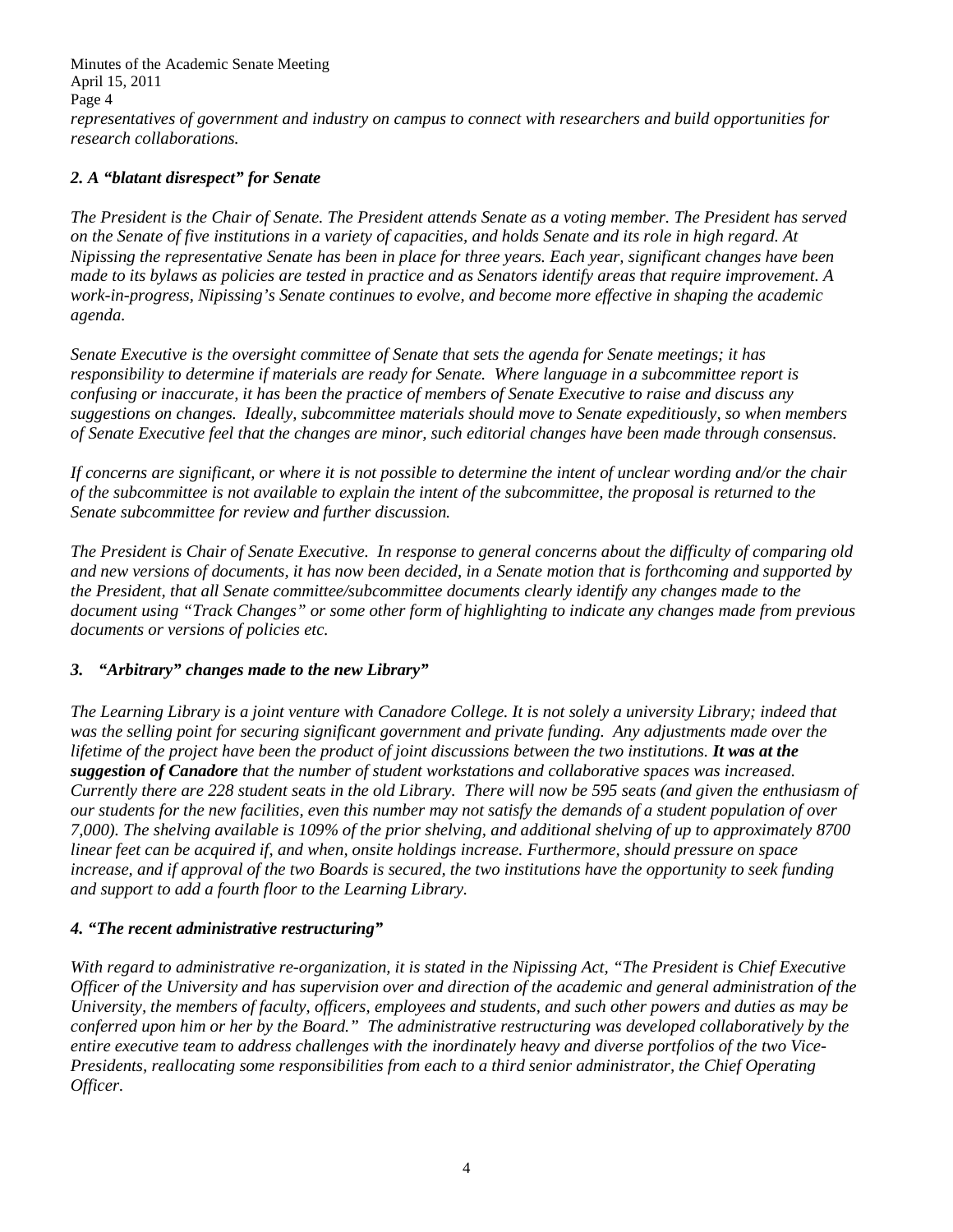*These changes were summarized and explained in a news release to the community in early January 2011. It was deemed critical that the Vice-President Academic and Research (VPAR) focus on academic and research matters, since these are two of the four key elements of the strategic plan. The Vice-President Finance and Administration (VPFA) was to place more emphasis on the critical areas of infrastructure and major capital planning, and the Chief Operating Officer was to add to his existing responsibilities regarding technology and infrastructure, previously in under the VPFA, other support areas that were related to inter-institutional (shared) services and student development and support. It was made very clear that Nipissing's input on the academic direction and resource content of the Library would remain the responsibility of the VPAR and Senate Library Committee, under the leadership of the faculty and Deans. Academic leadership of the Learning Library holdings (physical and electronic) continues to guide the policy regarding acquisitions, going forward.* 

*Changes made in the Research Services areas were made to enhance support for faculty development and success in securing external research funds. At the request of the previous VPAR, and with the full support of the university executive, a senior, established academic was put in place in the leadership position in Research Services (an Associate Vice-President academic and research). In recognition of the need to stimulate and facilitate greater success in securing external research grants and contracts, additional staff were re-allocated to this priority area, and liaison representatives from industry and government were brought into the Research Services unit at no additional cost to the university.* 

*Finally it is noted that this was Administrative restructuring, not a restructuring of Academic units. As such it is an administrative concern, enacted in order to improve services and support of the core academic and research initiatives underway in the institution.*

# *5. The "arbitrary dismissals" which have occurred, most particularly that of the VPAR who was only recently selected to lead the academic side of the institution by a duly formed committee of the Board and Senate*

*Any background related to the departure of the Vice-President Academic and Research is an HR matter; it is confidential and no one is at liberty to discuss such matters in a public forum.* 

# *6. The "arbitrary appointment" of individuals to interim positions*

*The President, as Chief Executive Officer, has sole discretion (as per the Act and Board Bylaws) and indeed is required to make interim appointments when a vacancy occurs. With the departure of the VPAR, the President was obliged to appoint an Interim VPAR in accordance with Board policy: the Policy and Procedures for the Search/Appointment/Reappointment of Senior Academic Administrative Officers. I quote from the policy….*

*"If the incumbent's office becomes vacant through death, resignation, or other causes, it is the Principal's responsibility to appoint an interim senior academic administrator and to initiate the process of filling the vacancy as prescribed in Section E - Composition of Search Committees."* 

*It has long been the practice at Nipissing, in accordance with this policy, to appoint individuals to interim positions when they become vacant. There is no arbitrary element to this practice, and it was not limited to the case of the VPAR position.*

# *7. The "arbitrary" decision to delay the evaluation of positions and the manner in which this was communicated to the university community*

*As was pointed out in the internal announcement on February 23, 2011, the decision to review the evaluation process of positions (staff "job evaluation") was made in response to a written request from OPSEU. There has been a long history of dissatisfaction with the efficacy of the process used for administrative and support staff employees. This is an OPSEU and administrative staff matter and does not affect Senate since members of the faculty belong to a separate bargaining unit.*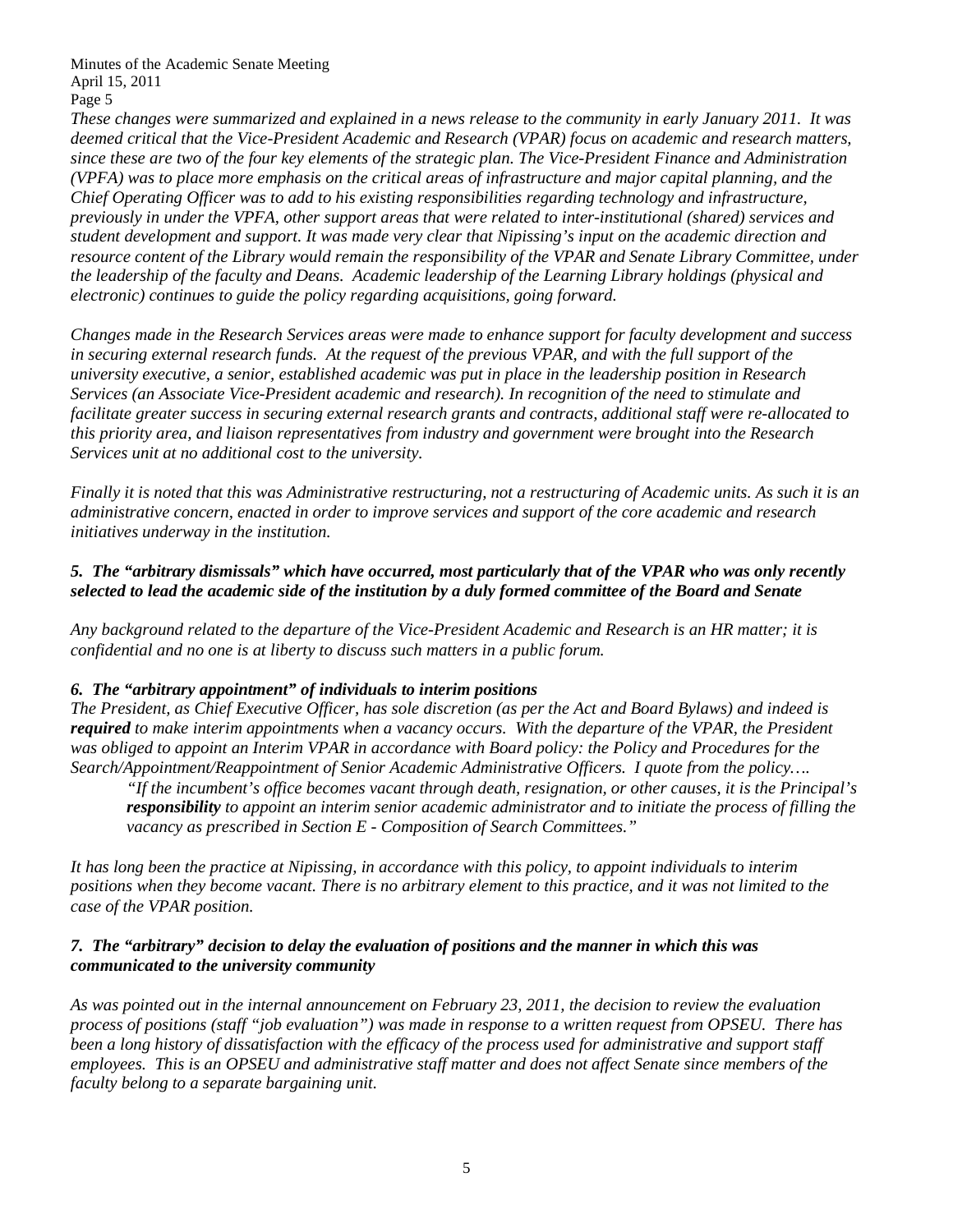Minutes of the Academic Senate Meeting April 15, 2011 Page 6 *8. "Together, these have had a negative impact on the academic budget and Nipissing's ability to deliver its academic programs."*

*The university administration has the responsibility of matching expenditures to revenues, and the Board exercises oversight of the fiscal responsibility of the Administration. Budget allocations among priorities in the academic budget begin with the Chairs and Deans. In all areas of budget, the objective is optimal allocation of resources to where they can best further the strategic objectives of the university.*

*University revenues are driven primarily by our ability to recruit outstanding students. Student numbers (and the particular programs they are in) dictate the government's "transfer grant" funds; these funds plus the tuition paid by students constitute the bulk of the resources available for support of the university.* 

*Also at the March 11th Senate meeting, the President was the target of a public, personal slander. The Board of Governors is very concerned about the damaging effects of broad dissemination and wide acceptance of inaccurate and misleading information. The Board's perspective is that erroneous or false information should not be propagated.* 

*This issue reflects badly on the entire NU community and has damaged our profile and reputation at a time when we are competing intensely to recruit new students. Ironically, the March Up Close Event ran on Monday, March 14, the next working day following the vote of no-confidence at Senate.* 

*The Board of Governors is concerned about effective communication and collaborative, positive relationships among all stakeholders. To improve communication challenges, the following avenues for future discussions have been proposed and implemented.*

*The President is known for her open door policy for all members of the university community. Senators, faculty or staff may bring ideas, concerns and suggestions to her attention and are invited to do so by setting an appointment. The President, in collaboration with the Vice-President Academic and Research and other appropriate administrative team members, will receive any suggestions and address the concerns.* 

*Of course, respecting the responsibilities and roles of other administrators, the President's staff ask individuals seeking an appointment with the President if they have discussed matters with, in this order, their Chairs, Deans, and the Vice-President Academic and Research. They are always urged to begin with the appropriate administrator; this general working principle tends to result in faster problem solving, and empowers all individuals to solve challenges that they may face.* 

- *The President has invited Deans, Directors and Department Chairs to meet for individual discussions*
- *The President has welcomed Faculty to meet and talk in order to express and explain concerns they may have*
- *An online "suggestion box" will be developed for the general NU community*
- *The President will continue to provide progress updates and reports to the Board and other stakeholders regarding the changes that the Senate, Executive Team, and the University Management Group are planning to implement in conjunction with the strategic plan*

*I conclude by identifying the President's impressive achievements:*

*Over the past year and a half, under Dr. Lovett-Doust's leadership, a broadly-based, inclusive university and community planning exercise led to the creation of the 2010-2015 Strategic Plan. Currently, action planning teams composed of faculty, students, staff and community members are developing action plans to guide implementation and achievement of the plan's objectives. The Nipissing University Strategic Plan can be viewed at: <http://www.nipissingu.ca/AdvancingNipissing/>*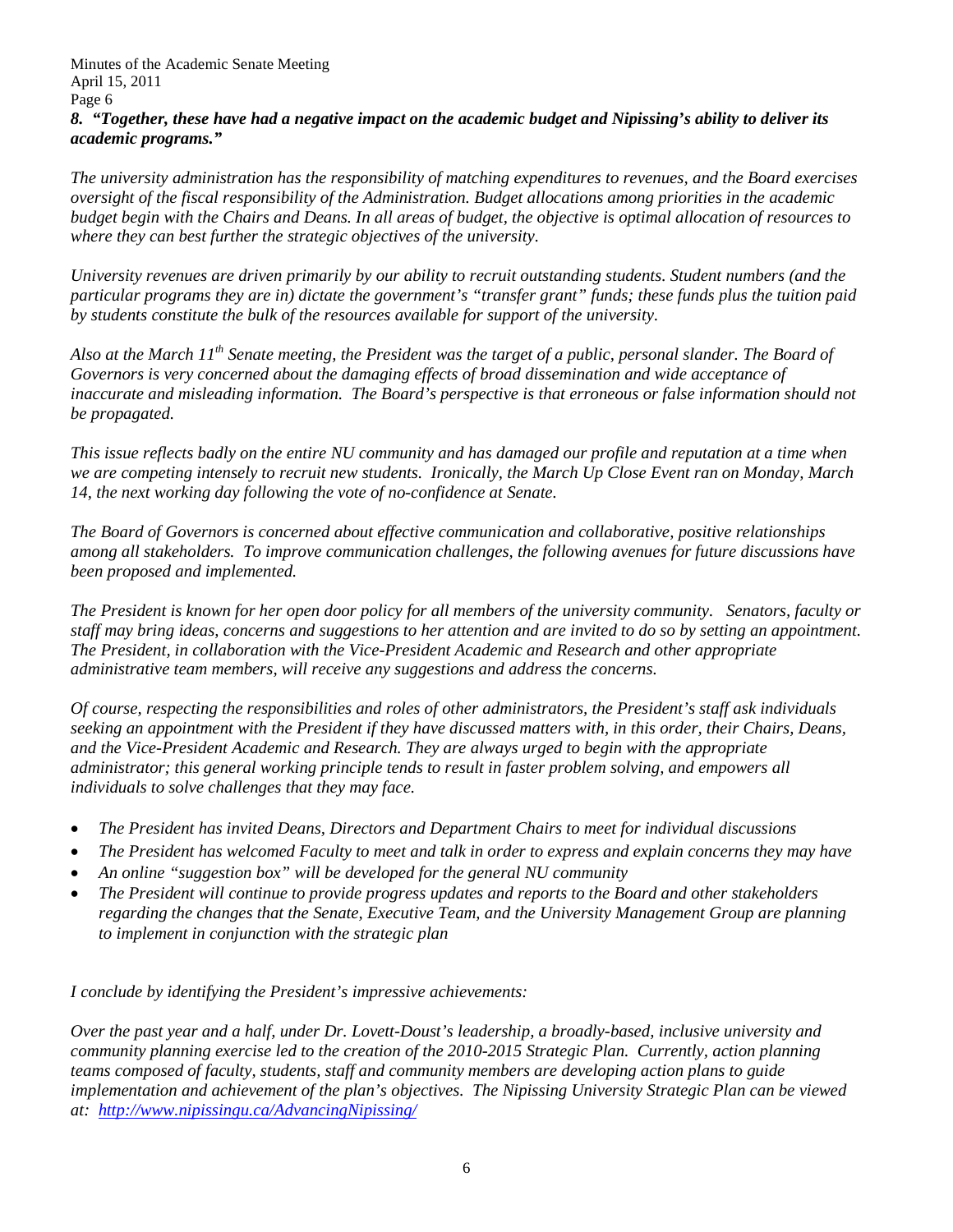- *Secured significant additional funds including a transformational gift of \$15 million that helped establish 100 student scholarships annually at \$6,000 each, and funding for academic initiatives in education, literacy and Aboriginal learning.*
- *Embarked on planning for a major fundraising campaign to raise funds for scholarships, new programs and additional state-of-the-art facilities in support of learning and faculty and student research.*
- *Supported the development of new, flexible and customized learning choices for students through The Nipissing Modular Curriculum.*
- *Developed and supported a greater focus and presence for Aboriginal learners resulting in increased enrolment, program expansion and provincial recognition for the retention programming offered at Nipissing University.*
- *Promoted plans for growth with the expansion of the Athletics Centre, creation of the Institute of Integrative Health Education and Research, the opening of the new Library and the addition of a new residence at the Muskoka campus.*
- *Supported the development of new graduate programs and research opportunities, including the redesign of the Office of Research Services and the establishment of the position of Associate Vice-President Academic and Research.*
- *Led development of a proposal to MTCU for initiatives to improve resources for First Generation students at Nipissing bringing \$457,000 over two years.*
- *Implemented a new Centre for Flexible Teaching and Learning that will be the source of new programming offered in flexible formats, through blended learning, onsite and online allowing the university to increase its reach to new university learners.*

*Thank you, Mr. Speaker and members of Senate for your attention."*

MOTION 1: Moved by T. Koivukoski, seconded by J. Abbott that the Board of Governors grant Senate the same courtesy shown to its representatives, and recognize representatives designated by Senate and hear their recommendations according to the will of Senate. CARRIED

Senator Renshaw read the following statement and asked that it be recorded in the Senate minutes:

*"As one of the three senators duly designated by Senate, I would like to offer the following report to Senate following up on the March 11 Senate motion to report results of the vote of non-confidence in the President to the Board of Governors and have it read into the record.*

RE: "MOTION 2: Moved by G. Phillips, seconded by C. McFarlane that the results of the motion of non*confidence be conveyed to the Board of Governors by Senators G. Phillips, S. Renshaw and F. Noël."*

*On March 15, the three designate Senators sent an informal e-mail to Peter Gavan, Chair of the Board asking to convey in person, the results of the vote of no confidence in the President to the Board. On March 14 they received an informal e-mail from Peter Gavan to say that the process the Board would follow would be the formal annual*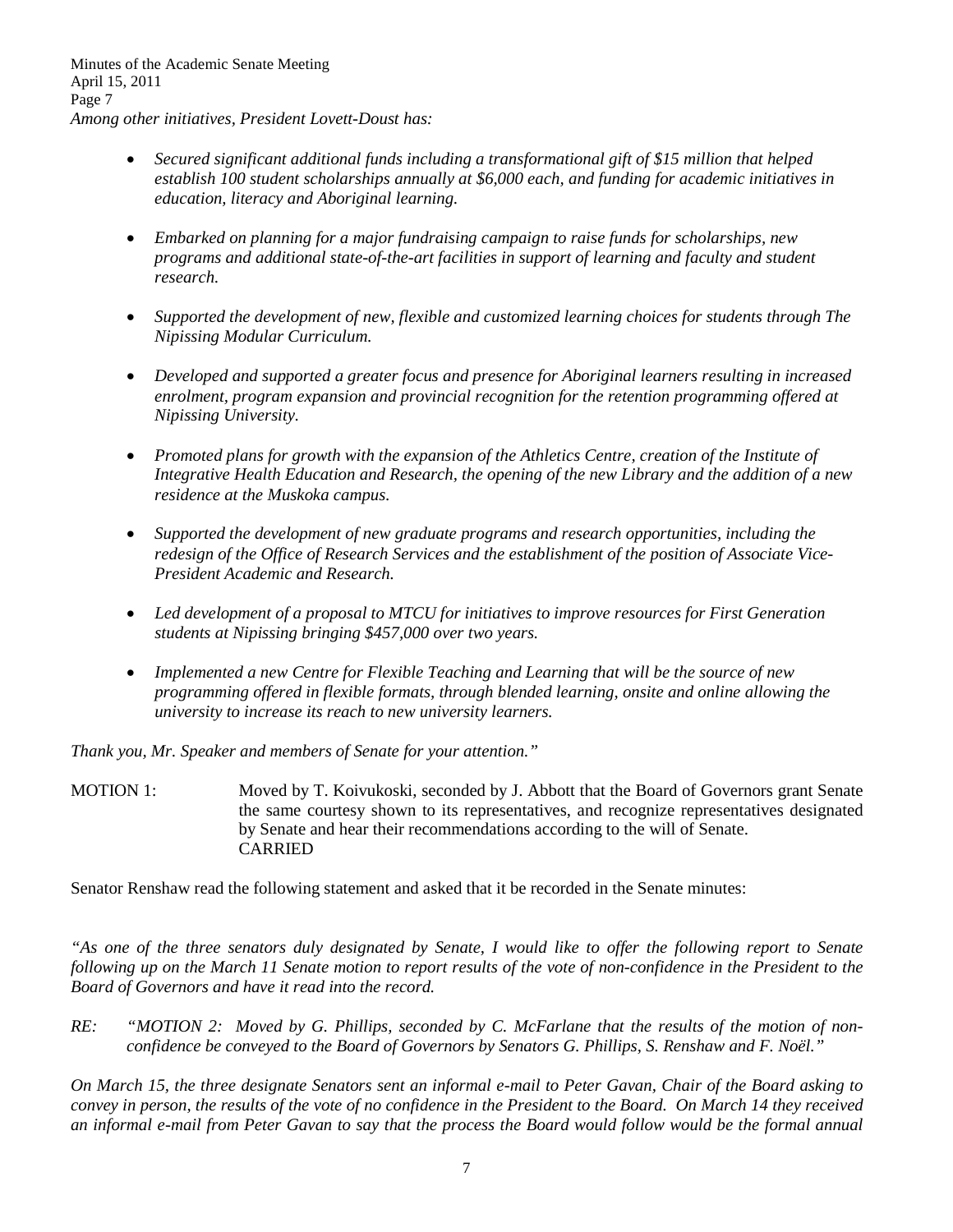*evaluation of the President which was already under way. The Senators then sent a formal letter on March 15 to the Board Chair asking to have the matter put on the agenda of the next board meeting or an earlier meeting if possible, to convey the results. On 29 March, the day after the Board Executive meeting, the Senate delegates received a reply from the Board Chair indicating the executive had discussed the request and had determined that the course of action they favoured was to encourage Senators to use the "Annual Performance Appraisal of the President" to bring forward Senate's views around "governance of the academic side of the house". The e-mail did not directly address the critical issue of Senate's motion to convey specific information on the vote of no confidence, nor did it appear to acknowledge that the three delegate Senators had meet mandated by a senate motion to convey this information. On April 6, the day before the Board meeting, Senator Phillips and the Board Chair, Peter Gavan, had a phone conversation during which Senator Phillips, on behalf of Senate, again requested consideration at the Board meeting. This request was again refused. Senator Phillips indicated that the three designated Senators would still attend the Board meeting and issue a formal statement to him in his capacity as Board Chair which they requested be read to the Board in the closed session. Had this statement been read, the designate senators felt they would have discharged the otherwise quite narrow mandate with which they were charged by Senate. To the best of our knowledge this did not happen. The statement framed the conveyance of the information concerning the non confidence motion within the terms of Senate's statutory responsibilities under the University Act which makes it a duty of Senate to make recommendations to the Board of academic matters. On April 7, the three Senators attended the Board meeting and presented the statement and the count in writing to the Board Chair and left after the open meeting adjourned and prior to the in-camera session. On April 8, the three Senators charged only with conveying the information regarding the count and the motion itself received written invitation from Mr. Gavan to meet with the University President and himself, the Board Chair on April 11 at 1:00 p.m. – no agenda was provided. After deliberating over the appropriateness of attending given their narrow mandate, Senators Noël and Phillips attend the meeting (Senator Renshaw was out of town). The senators reiterated to the Chair and the President that they were not empowered to speak on behalf of all senators and this was not their role and nor was it their purpose in attending the Board meeting. Several questions were raised by both the President and the Board Chair about the processes surrounding and the content of the motion of nonconfidence. The two senators suggested that most of these questions would be productively raised at senate since the three delegated senators were not able to speak on Senate's behalf."*

Senator Renshaw asked if it would be in order to request that the results of the vote regarding the non-confidence motion from the March 2011 Senate meeting be released. The Speaker asked for a rationale for this request. Senator Renshaw responded by stating that every effort was made to fulfill the Senate motion by the senators designated with that responsibility and that these efforts were thwarted. Senator Renshaw added that she felt that it would be appropriate to make this information available to senators at this time.

Senator Nagy indicated that a motion had been unanimously carried at the Arts and Science Council to have the vote count released.

Senator Lovett-Doust noted that the request to have the votes made public should have been made at the time of the request. A question of privilege was raised by Senator Paine-Mantha that publishing the vote count could reflect poorly on the reputation of the university.

Senator Jowett, who has been Senate Speaker in the past, could not recall any rulings to have vote counts be released or not released. Senator Hatt, the current Senate Speaker, indicated he could not find any reference to this situation in Robert's Rules of Order.

MOTION 2: Moved by D. Jowett, seconded by N. Maynes that the vote count from the secret ballot of the March 11, 2011 Senate meeting be released. DEFERRED

Senator Hatt requested that he have the opportunity to research this situation and bring the motion back to the May Senate meeting. Request granted by assent of Senate.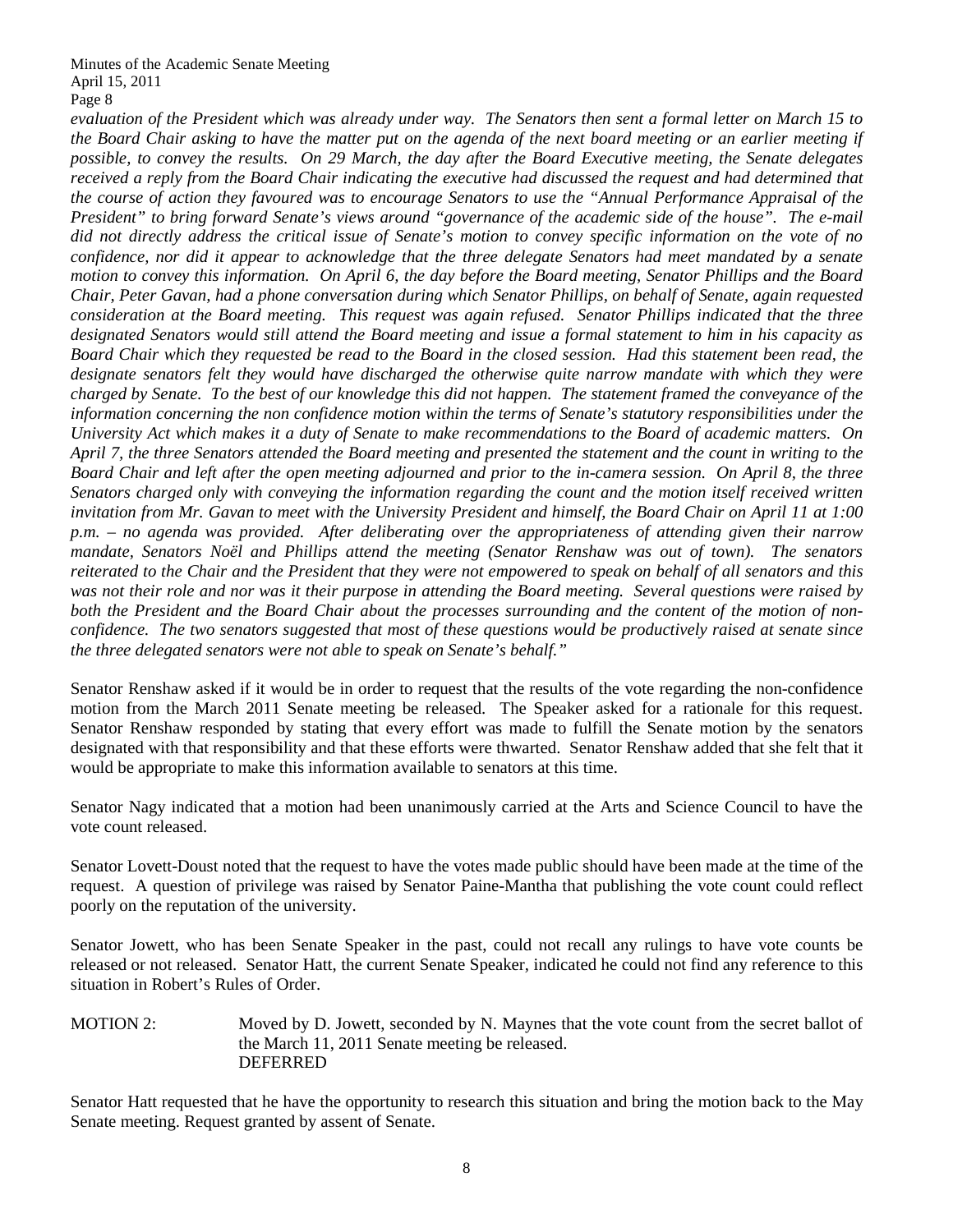### QUESTION PERIOD

Senator Abbott asked the President if anything can be learned from the last search process for a Vice-President Academic and Research. He expressed his concern about the numbers in vice-presidents academic and research. The President responded by noting that every time we go through a search process, we learn from it. She added that the VPAR interacts with multiple colleagues and she would like to see the candidates have a more robust informal interaction with the search committee, and interact with constituent groups of the university.

A question was raised as to where responsibility lies for the academic side of the library. On March 29, an announcement from the interim VPAR was sent out indicating that all issues related to the academic operations of the library will be handled through the VPAR office. Senator Rich explained that the library's academic side comes under the VPAR office. She added that the library will be one of the first units to be externally reviewed for IQAP.

MOTION 3: Moved by T. Koivukoski, seconded by D. Jowett that this matter be referred to the Library Advisory Subcommittee, with instructions to define what constitute the academic operations of the library. CARRIED

Senator McFarlane expressed concerns over the number of first year exams in the first week of exams. He had concerns that this will impact overall academic performance, and therefore retention rates. Senator Rich acknowledged the senator's concerns and would discuss the issue with the Registrar.

#### REPORTS OF STANDING COMMITTEES

#### **Senate Executive Committee**

| <b>MOTION 4:</b> | Moved by L. Lovett-Doust, seconded by C. McFarlane that the Report of the Senate<br>Executive Committee dated April 7, 2011 be received.<br><b>CARRIED</b> |
|------------------|------------------------------------------------------------------------------------------------------------------------------------------------------------|
| <b>MOTION 5:</b> | Moved by L. Lovett-Doust, seconded by V. Paine Mantha that Senate move into an in-<br>camera session.<br><b>CARRIED</b>                                    |
| <b>MOTION 6:</b> | Moved by L. Lovett-Doust, seconded by D. Jowett that Senate move out of the in-camera<br>session.<br>CARRIED                                               |

#### **Undergraduate Studies Committee (February 24, 2011 Report)**

MOTION 7: Moved by R. Vanderlee, seconded by C. Cooper that the Report of the Undergraduate Studies Committee dated February 28, 2011, be received. CARRIED

FACULTY OF APPLIED & PROFESSIONAL STUDIES

Social Welfare and Social Development

MOTION 8: Moved by R. Vanderlee, seconded by C. Cooper that Senate approve the course description changes, as outlined for: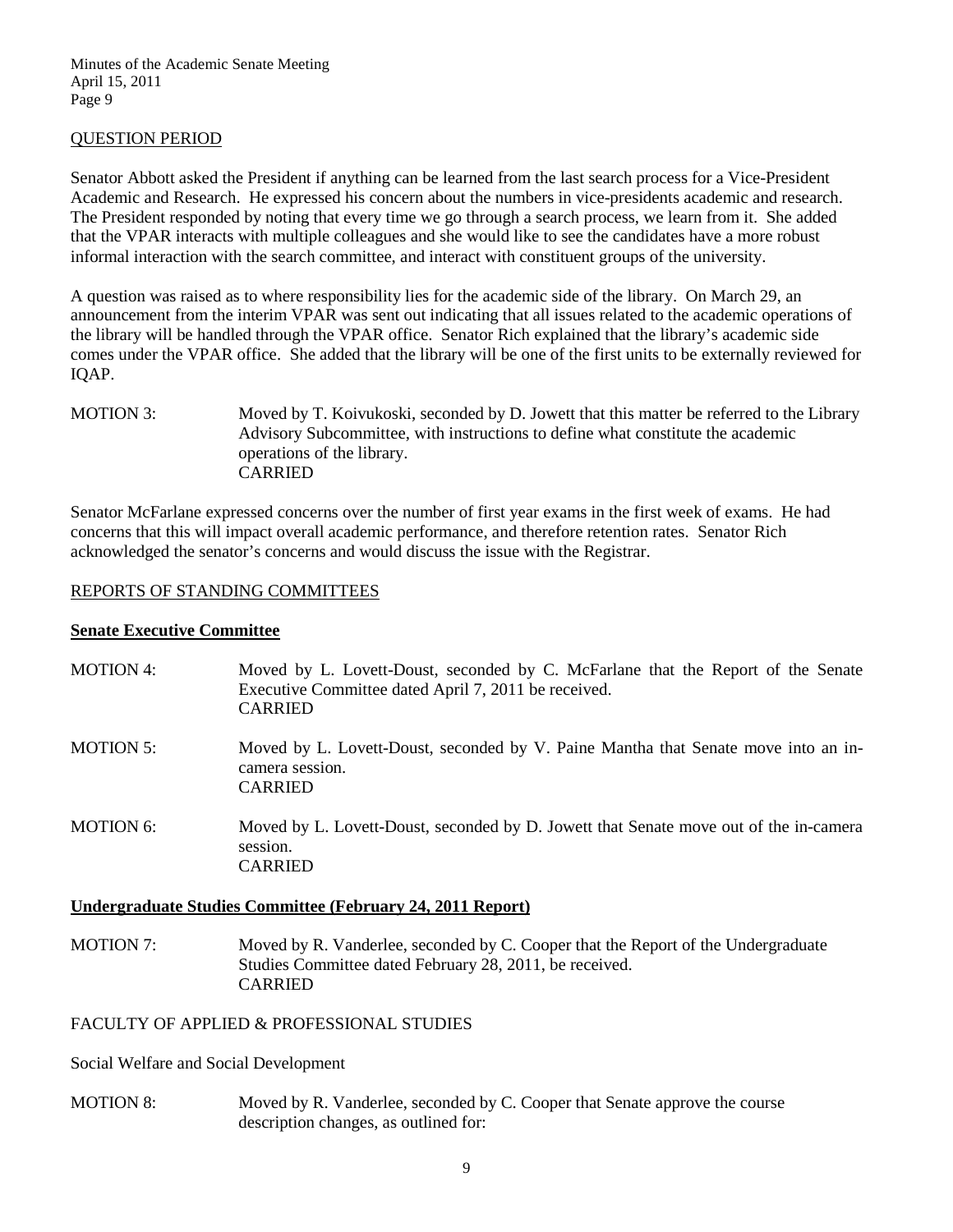|                   | SWLF2006 - Ideology and Social Welfare<br>$\bullet$                                                                                                                                                                         |
|-------------------|-----------------------------------------------------------------------------------------------------------------------------------------------------------------------------------------------------------------------------|
|                   | SWLF3116 – Health Care and Health Policy in Canada                                                                                                                                                                          |
|                   | SWLF3916 - Selected Topics in Social Welfare & Social Development<br>$\bullet$                                                                                                                                              |
|                   | SWLF3917 - Selected Topics in Social Welfare & Social Development<br>$\bullet$                                                                                                                                              |
|                   | SWLF3926 - Selected Topics in Social Welfare & Social Development                                                                                                                                                           |
|                   | SWLF3927 - Selected Topics in Social Welfare & Social Development<br><b>CARRIED</b>                                                                                                                                         |
| <b>MOTION 9:</b>  | Moved by R. Vanderlee, seconded by D. Jowett that Senate approve the prerequisite for<br>SWLF2007 - Poverty and Social Policy in Canada to SWLF1005 and the course<br>description be changed as outlined.<br><b>CARRIED</b> |
| <b>MOTION 10:</b> | Moved by R. Vanderlee, seconded by C. McFarlane that Senate approve the deletion of the<br>following courses as outlined:                                                                                                   |
|                   | SWLF3255 - Social Development in Rural, Northern, and Aboriginal<br>Communities                                                                                                                                             |
|                   | SWLF3405 - Concepts of Wellness in First Nations' Communities<br>$\bullet$                                                                                                                                                  |
|                   | SWLF3445 - Women and Social Welfare<br>$\bullet$                                                                                                                                                                            |
|                   | SWLF3505 - Social Change for Social Justice<br>٠                                                                                                                                                                            |
|                   | SWLF3805 - Abuse and Violence Within the Family<br>$\bullet$                                                                                                                                                                |
|                   | SWLF3825 - Addictions                                                                                                                                                                                                       |
|                   | SWLF3915 - Special Topics in Social Welfare and Social Development<br><b>CARRIED</b>                                                                                                                                        |
| <b>MOTION 11:</b> | Moved by R. Vanderlee, seconded by G. Brown that Senate approve the addition of the<br>following courses as outlined:                                                                                                       |
|                   | <b>SWLF3406 - Colonialism in First Nations' Communities</b>                                                                                                                                                                 |
|                   | SWLF3407 - Social Development in First Nations' Communities<br>٠                                                                                                                                                            |
|                   | SWLF3446 – Women and Social Welfare                                                                                                                                                                                         |
|                   | SWLF3506 – Social Change for Social Justice<br>$\bullet$                                                                                                                                                                    |
|                   | SWLF3806 - Family Violence                                                                                                                                                                                                  |
|                   | $\alpha$                                                                                                                                                                                                                    |

• SWLF3826 – Addictions

CARRIED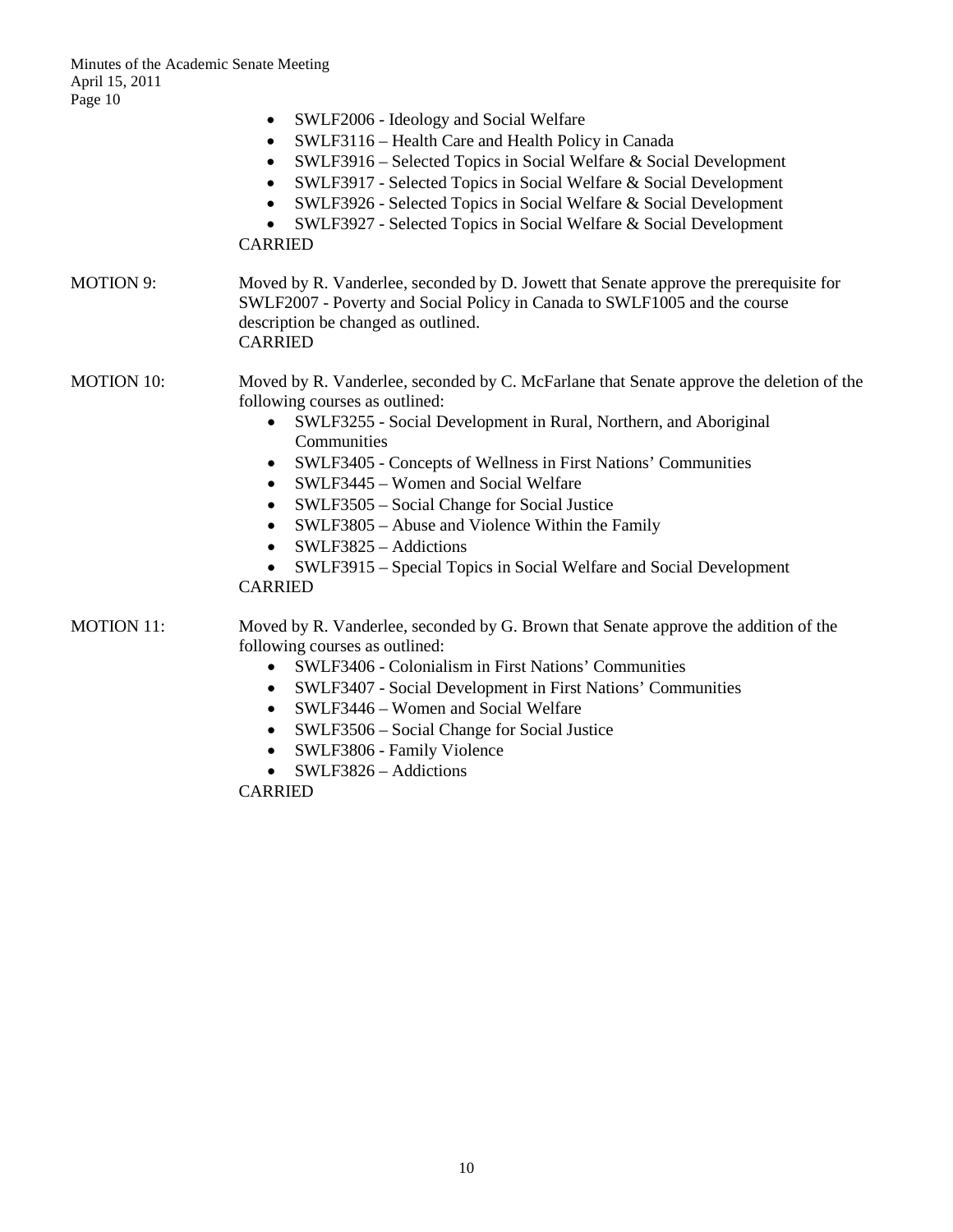| <b>MOTION 12:</b>                    | Moved by R. Vanderlee, seconded by D. Jowett that Senate approve that the prerequisite<br>change for SWLF3006 - Social and Economic Justice as follows:<br>From: SWLF1005 and SWLF2105 or SWLF2006<br><b>To: SWLF1005</b>                                                                                       |
|--------------------------------------|-----------------------------------------------------------------------------------------------------------------------------------------------------------------------------------------------------------------------------------------------------------------------------------------------------------------|
|                                      | Remove "(formerly SWLF3106)" from the title.<br><b>CARRIED</b>                                                                                                                                                                                                                                                  |
| <b>MOTION 13:</b>                    | Moved by R. Vanderlee, seconded by D. Jowett that Senate approve the prerequisite for<br>SWLF3007 – History of Social Welfare be changed as follows:<br>From: SWLF1005 and SWLF2105 or SWLF2006<br><b>To: SWLF1005</b><br>Remove "(formerly SWLF 2606)" from the title.<br><b>CARRIED</b>                       |
| <b>MOTION 14:</b>                    | Moved by R. Vanderlee, seconded by C. McFarlane that Senate approve the total hours for<br>SWLF3995 – Community Service Learning for Social Development be changed to:<br>Three hours of lecture/practicum per week.<br><b>CARRIED</b>                                                                          |
| <b>MOTION 15:</b>                    | Moved by R. Vanderlee, seconded by S. Renshaw that Senate approve the course title for<br>SWLF4005 – Honours Essay be modified to Research Essay and the prerequisite be<br>modified to remove the word "Honours" from the first sentence and add the word "Major",<br>so that the prerequisite would read:     |
|                                      | Restricted to students in the fourth year of the Social Welfare and Social Development<br>Major Program.<br><b>CARRIED</b>                                                                                                                                                                                      |
| <b>FACULTY OF ARTS &amp; SCIENCE</b> |                                                                                                                                                                                                                                                                                                                 |
| Gender Equality & Social Justice     |                                                                                                                                                                                                                                                                                                                 |
| <b>MOTION 16:</b>                    | Moved by R. Vanderlee, seconded by S. Renshaw that Senate approve the addition of the<br>following courses as outlined:<br>GEND2086 - Animal Rites<br>GEND2155 – Selected Topics in Power and Inequality<br>GEND2057 - Selected Topics in Human Rights and Social Justice<br><b>CARRIED</b>                     |
| <b>MOTION 17:</b>                    | Moved by R. Vanderlee, seconded by S. Renshaw that Senate approve the name changes<br>to the following courses as outlined:<br>GEND3055 - Special Topics in Gender Studies to Selected Topics (Advanced) in<br><b>Culture and Criticism</b><br>GEND3056 - Selected Topics in Gender Relations<br><b>CARRIED</b> |
| <b>MOTION 18:</b>                    | Moved by R. Vanderlee, seconded by S. Renshaw that That Senate approve that<br>GEND3217 - International Human Rights be renumbered to GEND2187.<br><b>CARRIED</b>                                                                                                                                               |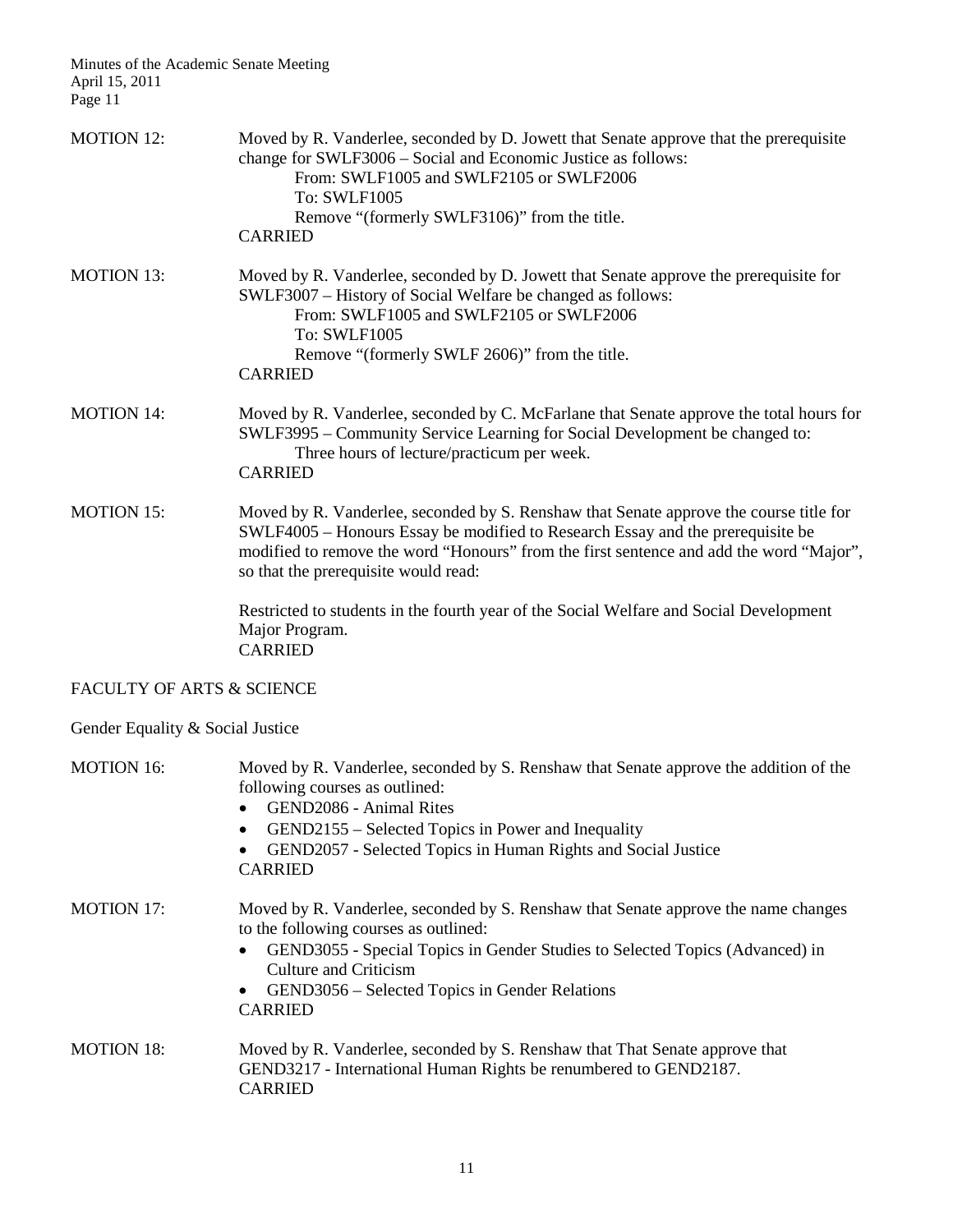# FACULTY OF APPLIED & PROFESSIONAL STUDIES

Criminal Justice

| <b>MOTION 19:</b>         | Moved by R. Vanderlee, seconded by C. McFarlane that the Report of the Undergraduate<br>Studies Committee dated March 24, 2011, be received.<br><b>CARRIED</b>                                                                                                                                                                                                                  |
|---------------------------|---------------------------------------------------------------------------------------------------------------------------------------------------------------------------------------------------------------------------------------------------------------------------------------------------------------------------------------------------------------------------------|
| <b>MOTION 20:</b>         | Moved by R. Vanderlee, seconded by C. McFarlane that Senate approve the modification<br>of the title CRJS3206 from Canadian Criminal Law and the Criminal Code to Canadian<br>Criminal Law and Criminal Proceedings, a three credit course, and that the course<br>description be modified as outlined.<br><b>CARRIED</b>                                                       |
| <b>MOTION 21:</b>         | Moved by R. Vanderlee, seconded by D. Jowett that Senate approve that the Legal Studies<br>and Administration Stream be phased out with acceptance limited to transfers from<br>Canadore College's Law Clerk program with no new admittance after December 2012.<br><b>CARRIED</b>                                                                                              |
| FACULTY OF ARTS & SCIENCE |                                                                                                                                                                                                                                                                                                                                                                                 |
| Anthropology              |                                                                                                                                                                                                                                                                                                                                                                                 |
| <b>MOTION 22:</b>         | Moved by R. Vanderlee seconded by C. Cooper that Senate approve that the following<br>courses be cross-coded with Anthropology:<br>SOCI2016 - Classical Theory<br>SOCI2017 - Contemporary Theory<br>٠<br>SOCI3036 - Qualitative Methods<br><b>CARRIED</b>                                                                                                                       |
| <b>MOTION 23:</b>         | Moved by R. Vanderlee, seconded by G. Brown that Senate approve the prerequisite for<br>SOCI2016 - Classical Theory, SOCI2017 - Contemporary Theory, SOCI3036 - Qualitative<br>Methods, SOCI3057 – Demography: Introduction to Population Studies and SOCI3256 –<br>Globalization and Development be changed to include SOCI1016 or ANTR1006, as<br>outlined.<br><b>CARRIED</b> |
| <b>MOTION 24:</b>         | Moved by R. Vanderlee, seconded by G. Brown that Senate approve that the following<br>courses be cross-listed for credit in Anthropology, as outlined:<br>SOCI3057 - Demography: Introduction to Population Studies<br>SOCI3256 - Globalization & Development<br>NATI3005 – Native Religions and Spirituality<br><b>CARRIED</b>                                                 |
| Philosophy                |                                                                                                                                                                                                                                                                                                                                                                                 |
| <b>MOTION 25:</b>         | Moved by R. Vanderlee, seconded by D. Jowett that Senate approve the addition of<br>PHIL2706 - Ethical Theory: Moral and Ethical Perspectives, as outlined.<br><b>CARRIED</b>                                                                                                                                                                                                   |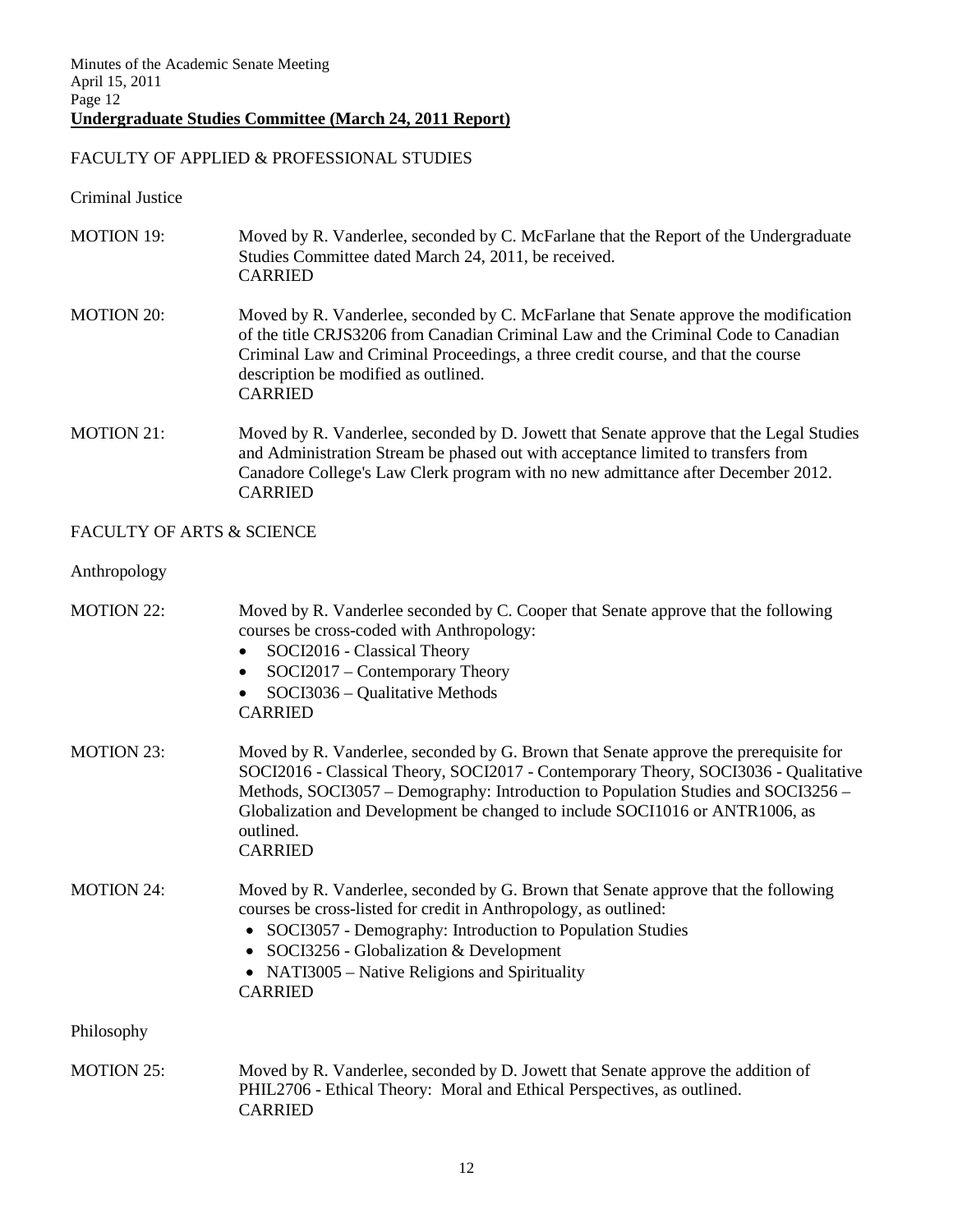Minutes of the Academic Senate Meeting April 15, 2011 Page 13 Religions and Culture

MOTION 26: Moved by R. Vanderlee, seconded by N. Colborne that Senate approve the modification of RLCT3046 – Religion and Science by replacing the prerequisite of RLCT1025 – Introduction to World Religions and Cultures with "Students must have completed 24 credits." CARRIED

**Other** 

- MOTION 27: Moved by R. Vanderlee, seconded by S. Rich that Senate approve that the transition to the Common Degree Structure be delayed to Fall 2012 and thus introduced to students in July 2011 with full implementation by the Fall 2012. CARRIED MOTION 28: Moved by R. Vanderlee, seconded by C. McFarlane that Senate approve that all program changes follow the process as outlined in the Senate Bylaws.
- **Graduate Studies Council**

CARRIED

- MOTION 29: Moved by C. Cooper, seconded by D. Jarvis that Senate approve the revised School of Graduate Studies Academic Regulations document as outlined in Appendix A. CARRIED
- MOTION 30: Moved by C. Cooper, seconded by C. McFarlane that Senate approve the revised School of Graduate Studies Governance document as outlined in Appendix B. CARRIED

#### **Teaching and Learning Committee**

MOTION 31: Moved by R. Nagy, seconded by A. Burk that the Report of the Teaching and Learning Committee dated April 4, 2011 be received. CARRIED

#### OTHER BUSINESS

There was a discussion concerning a request from the Pension and Benefits Committee for two senators to serve on it. Currently, the membership consists of two members from Senate. This composition predates the representative Senate. It was decided that the election for members will be from faculty at large and will be on the agenda for the May Senate meeting. Senate would like a report on an occasional basis. The following motion carried:

MOTION 32: Moved by D. Jowett, seconded by C. McFarlane that two faculty representatives, elected by Senate, will serve on the Pension and Benefits Committee for a 2-year term. CARRIED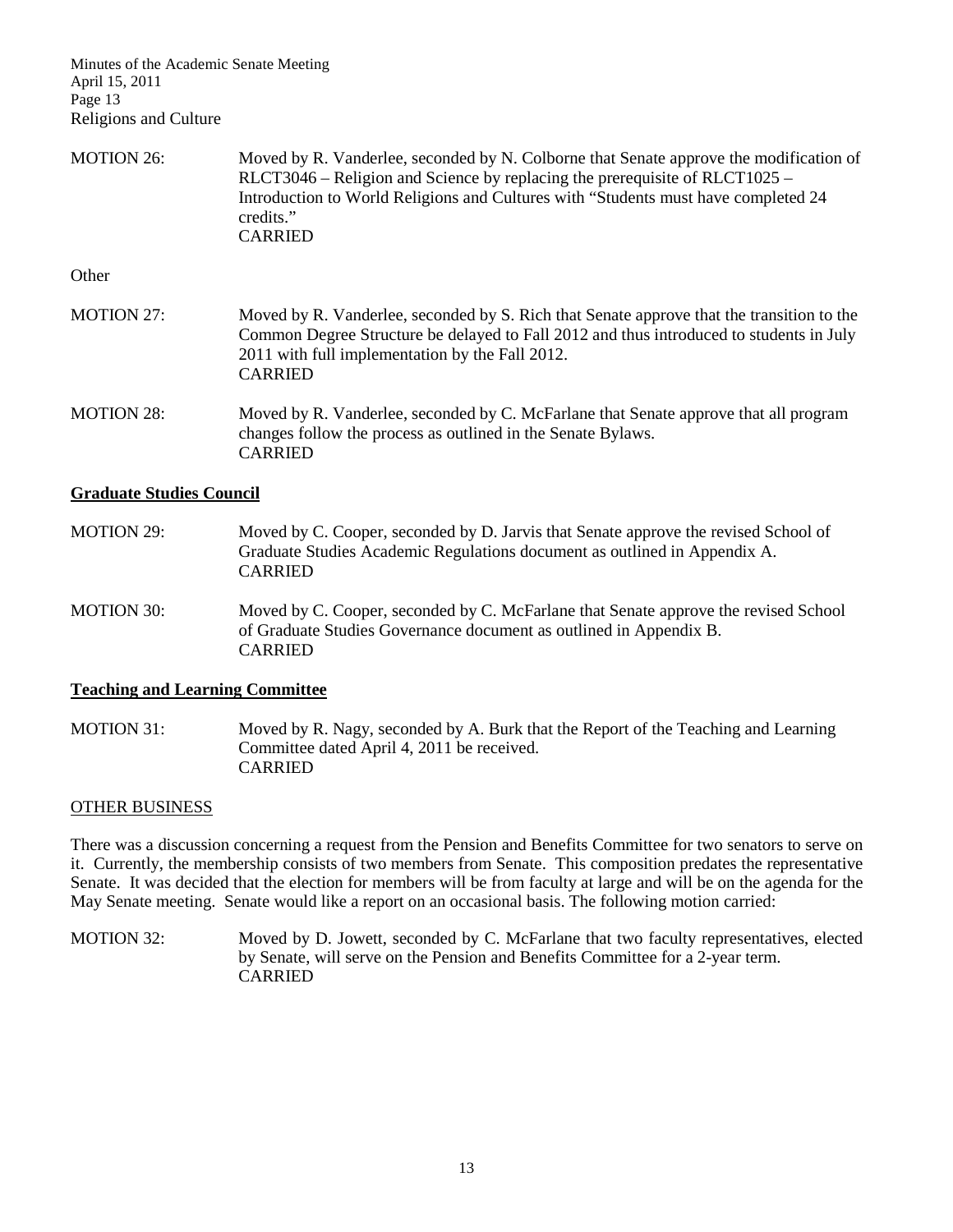#### AMENDMENT of BY-LAWS

**Notice of Motion** (regarding name change for the Centre for Flexible Learning)

That Article  $9.5(a)(ii)$  and  $9.5.3((b)$  be changed to: the Director for the Centre of Flexible Teaching and Learning.

**Notice of Motion** (regarding changes to reflect elections to Senate committees at the Faculty Councils)

• That Articles 9.1(b), 9.1.1(b), 9.1.2(b), 9.2(b), 9.2.1(b), 9.2.2(b), 9.3(b), 9.3.1(b), 9.3.2(b), 9.4(b), 9.5(b), 9.5.1(b), 9.5.2(b), and 9.5.3(b) be amended from: "Members elected by Senate" to "Members elected by Faculty Council

**Notice of Motion** (regarding the opening of Senate committees/subcommittees to all faculty members)

That the following Articles be changed as outlined:

# **Article 9.1.2 (b)(i) and (ii) (Honorary Degrees Subcommittee)**

- From: One (1) faculty Senator from each of two (2) Faculties; One (1) faculty non-Senator from each remaining Faculty
- To: One (1) faculty Senator or non-Senator from each Faculty

#### **Article 9.2.1(b)(i) and (ii) (Admissions and Enrolment Subcommittee)**

- From: One (1) faculty Senator from each of two (2) Faculties, one of whom shall be elected by the Committee to serve as Vice-Chair; and One (1) faculty non-Senator from each remaining Faculty
- To: One (1) faculty Senator or non-Senator from each Faculty, one of whom shall be elected by the Committee to serve as Vice-Chair

# **Article 9.3.1(b)(i) and (ii) (Undergraduate Standing and Petitions Subcommittee)**

- From: One (1) faculty Senator from each of two (2) Faculties, one of whom shall be elected by the Committee to serve as Vice-Chair; and One (1) faculty non-Senator from each remaining Faculty
- To: One (1) faculty Senator or non-Senator from each Faculty, one of whom shall be elected by the Committee to serve as Vice-Chair

# **Article 9.3.2(b)(i) and (ii) (Undergraduate Service and Awards Subcommittee)**

- From: One (1) faculty Senator from each of two (2) Faculties, one of whom shall be elected by the Committee to serve as Vice-Chair; and One (1) faculty non-Senator from each remaining Faculty
- To: One (1) faculty Senator or non-Senator from each Faculty, one of whom shall be elected by the Committee to serve as Vice-Chair

# **Article 9.5(b)(i) and (ii) (Teaching and Learning Committee)**

- From: One (1) faculty Senator from each of two (2) Faculties, one of whom shall be elected by the Committee to serve as Chair and the other of whom shall serve as Vice-chair; and One (1) faculty non-Senator from each remaining Faculty
- To: One (1) faculty Senator or non-Senator from each Faculty, one of whom shall be elected by the Committee to serve as Chair and one to serve as Vice-Chair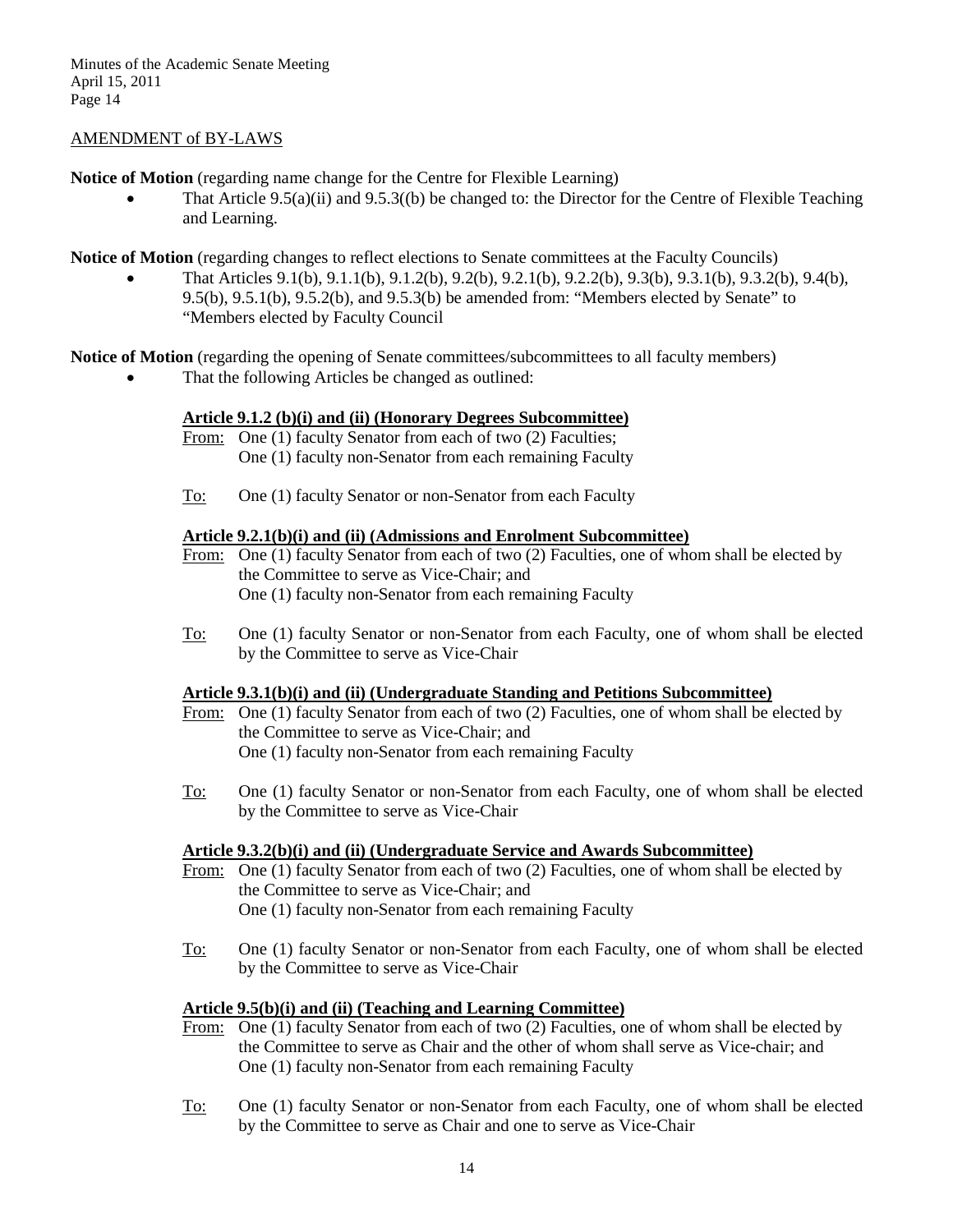#### **Article 9.5.2(b)(i) and (ii) (Technology and Infrastructure Subcommittee)**

- From: One (1) faculty Senator from each of two (2) Faculties, one of whom shall be elected by the Committee to serve as Vice-Chair; and One (1) faculty non-Senator from each remaining Faculty
- To: One (1) faculty Senator or non-Senator from each Faculty, one of whom shall be elected by the Committee to serve as Vice-Chair

#### **Article 9.5.3(b)(i) and (ii) (Continuing and Distance Education Subcommittee()**

- From: One (1) faculty Senator from each of two (2) Faculties, one of whom shall be elected by the Committee to serve as Vice-Chair; and One (1) faculty non-Senator from each remaining Faculty
- To: One (1) faculty Senator or non-Senator from each Faculty, one of whom shall be elected by the Committee to serve as Vice-Chair

**Notice of Motion** (regarding the addition of Article 8.4(g) (Committee/Subcommittee Reports)

That all reports sent to Senate committees from Senate for revisions, or documents that have undergone substantive revisions by a Senate standing committee/subcommittee, clearly identify any changes made to the document using track changes or some other form of highlighting."

# ELECTIONS

- Senate to elect **four (4) faculty members** with at least one (1) female and one (1) male for the Search Committee for a Vice-President Academic and Research. Of those elected, only one (1) may be a probationary (tenure track) faculty member; and there shall be at least one (1) representative from each Faculty.
	- Acclaimed: G. Brophey, D. Jowett, D. Jarvis, J. Kovacs

A question was raised concerning the absence of any report from the Academic Planning Committee to support the requested positions as outlined. The Vice-President Academic and Research (interim) apologized to Senate noting that she had requested that the Deans provide a list of required positions. These requests were made as it would be difficult to run many of these programs without them. As a result, this issue needed to be addressed in a timely fashion. All positions are subject to budgetary approval.

• Elect one faculty Senator (tenure or tenure track) to serve on the search committee for a 3-year limited term position in Political Science. This position must be from outside the discipline.

Acclaimed: R. Gendron

• Elect one faculty Senator (tenure or tenure track) to serve on the search committee for a 3-year limited term position in Art History. This position must be from outside the discipline.

Acclaimed: T. Koivukoski

• Elect one faculty Senator (tenure or tenure track) to serve on the search committee for a 2-year limited term position in Digital Humanities (Department of English Studies). This position must be from outside the discipline.

Acclaimed: M. Wachowiak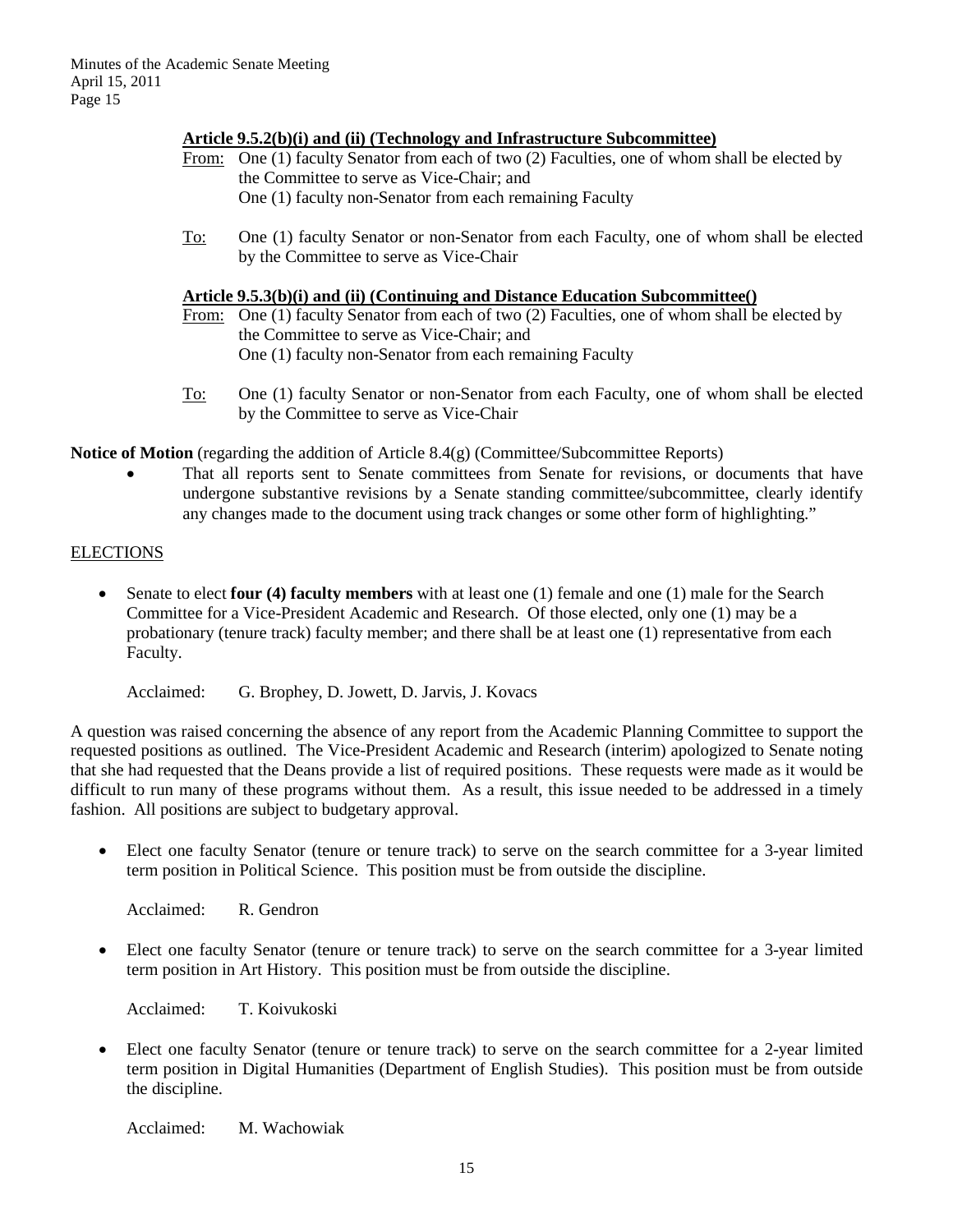• Elect one faculty Senator (tenure or tenure track) to serve on the search committee for a 2-year limited term position in Gender Equality and Social Justice. This position must be from outside the discipline.

Acclaimed: N. Kozuskanich

• Elect one faculty Senator (tenure or tenure track) to serve on the search committee for a 3-year limited term position in Canadian History. This position must be from outside the discipline.

Acclaimed: C. McFarlane

• Elect one faculty Senator (tenure or tenure track) to serve on the search committee for a 3-year limited term position in Culture and the Arts (Muskoka Campus). This position must be from outside the discipline.

Acclaimed: A. Wagner

• Elect one faculty Senator (tenure or tenure track) to serve on the search committee for a 3-year limited term position in Social Welfare and Social Development. This position must be from outside the discipline.

Acclaimed: F. Noël

• Elect one faculty Senator (tenure or tenure track) to serve on the search committee for a tenure track position in Child and Family Studies. This position must be from outside the discipline.

Acclaimed: A. Weeks

• Elect one faculty Senator (tenure or tenure track) to serve on the search committee for a Director for the School of Nursing. This position must be from outside the discipline.

Acclaimed: B. Carpenter

• Elect one faculty Senator (tenure or tenure tract) to serve on the search committee for a tenure track position in Accounting. This position must be from outside the discipline.

Acclaimed: D. Jarvis

# REPORTS FROM OTHER BODIES

#### Board of Governors

Ms. Lois Henderson-Campbell gave a report summarizing discussions from the Board's April meeting. The Board was informed about Nipissing's participation at the recent Aboriginal Postsecondary Education gathering in early March. She also explained that the University executive had recently met with community college officials. The President advised the Board that there was division among the colleges with respect to their continuing mandates. Some of the colleges were focused on 2- and 3-year diploma programming, and others would like to become polytechnics offering more degrees. The Board elected Colin Dennis as the Board representative to the VPAR search committee. The Board was also advised that there will be a fall convocation on November 4. The Office of External Relations and Advancement provided board members with a demonstration of the new website.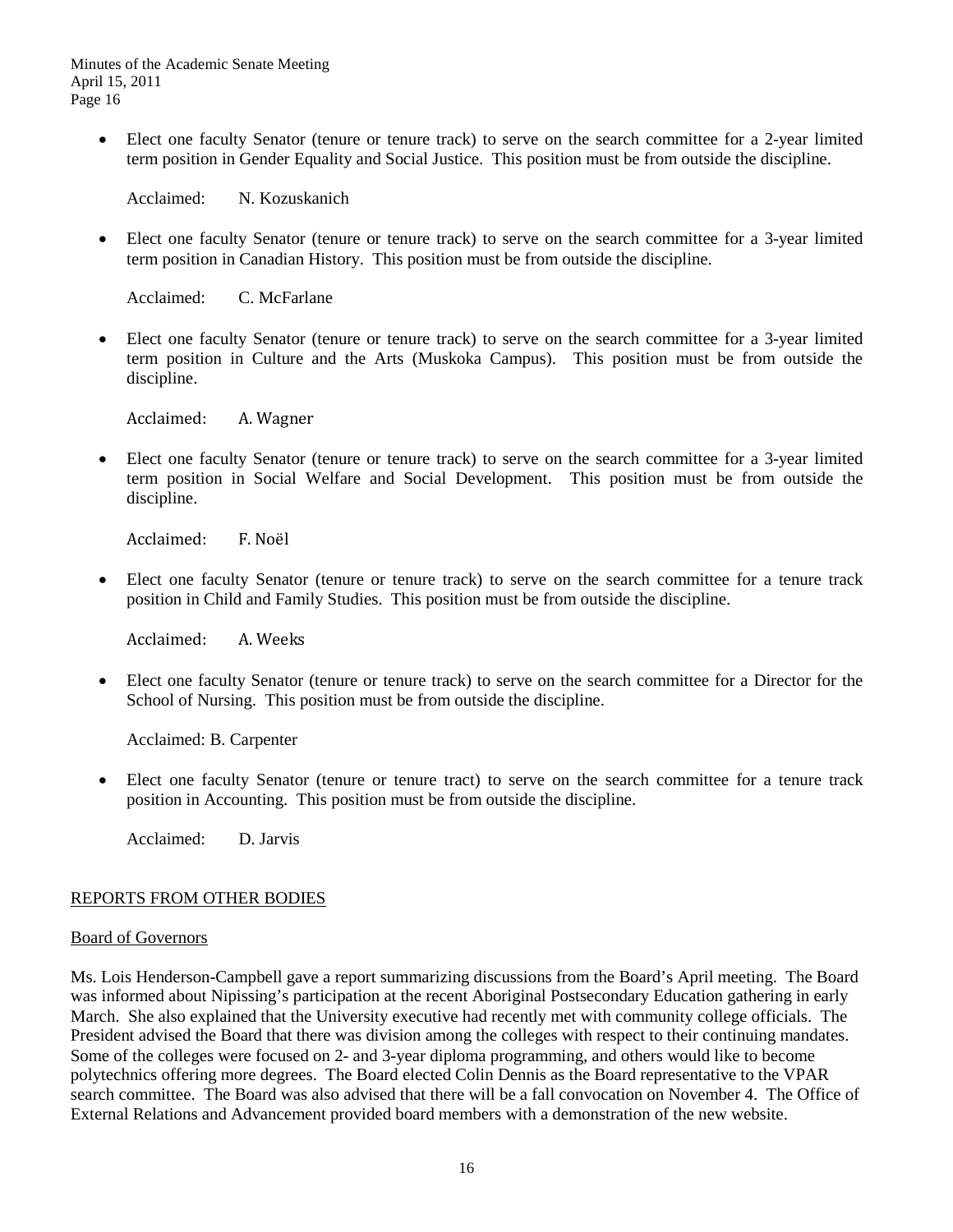#### Teacher Education Advisory Committee

Senator McAuliffe was asked at the last Senate meeting to provide a status report on the above committee. He announced that the last time the group met was November 2009. There will be a meeting in September 2011 and the committee will be reconstituted at that time.

### Alumni Advisory Board

Senator Thompson was pleased to report that the Chancellor attended their breakfast meeting on April 8. He noted that there was an open and creative discussion about where to take the Alumni board. Senator Thompson was left with the impression that Nipissing's Alumni Board is comparable to other alumni boards.

#### ANNOUNCEMENTS

The President began her message by announcing that the Office of External Relations and Advancement will be visiting various departments to gather creative ideas about their priority requests for the upcoming Capital Campaign, Advancing Nipissing. Examples might include major items over \$1M, endowed chairs, endowed scholarships, etc. An update from the Council of Ontario Universities provided a reaction to the recent provincial budget. The current government will sustain post secondary education with 60,000 extra spaces. The challenge for Nipissing will be that most of these spaces are envisioned as being in the GTA. She noted that the good news is that full funding will be stable and sustained. However, the province will not be approving any major capital plans in the near future.

Senator Lovett-Doust recently returned from the AUCC meeting in Victoria and outlined a number of issues that were raised. She noted that AUCC is launching an initiative to assist universities in putting together a rationale to the general public as to why Canadians should invest in their universities. There was also a poignant presentation from Daniel Woolf, Principal of Queen's discussion regarding mental health issues on campus. Queen's has lost six students this year.

The President commented on a number of recent events including the Dave Marshall Leadership Awards, the athletics banquet and the Kennedy Gallery's reception for the Bachelor of Fine Arts students.

The Vice-President Academic and Research (interim) was pleased to report on another successful undergraduate conference. She noted that this event attracted students from Laurentian and Trent. She also announced that the doctoral reviewers recently visited the campus and the initial feedback was positive. The reviewers for the Master of Science will be on campus in May.

Senator Rich was pleased to announce to Senate that Drs. Mark Wachowiak and Tzvetalin Vassilev each received a NSERC Discovery Grant worth \$14K per year for the next five years. Additionally, Senator Kozuskanich has received a 3-year SSHRC standard grant totaling \$54,904 and Dr. Callie Mady is also the recipient of a 3-year SSHRC standard grant totaling \$81,440.

Senator Paine-Mantha reminded senators that they must submit their 2010-11 expenditures before the end of April 30. She announced that under the Public Accountability Act, expense reports for per diems will now require original receipts for the amount spent. This will be effective May 1.

The Senator reported that as of this date, there is a \$2.3M gap between revenue and expenditures. Administration is working hard to decrease this gap before the budget is presented to the Board of Governors.